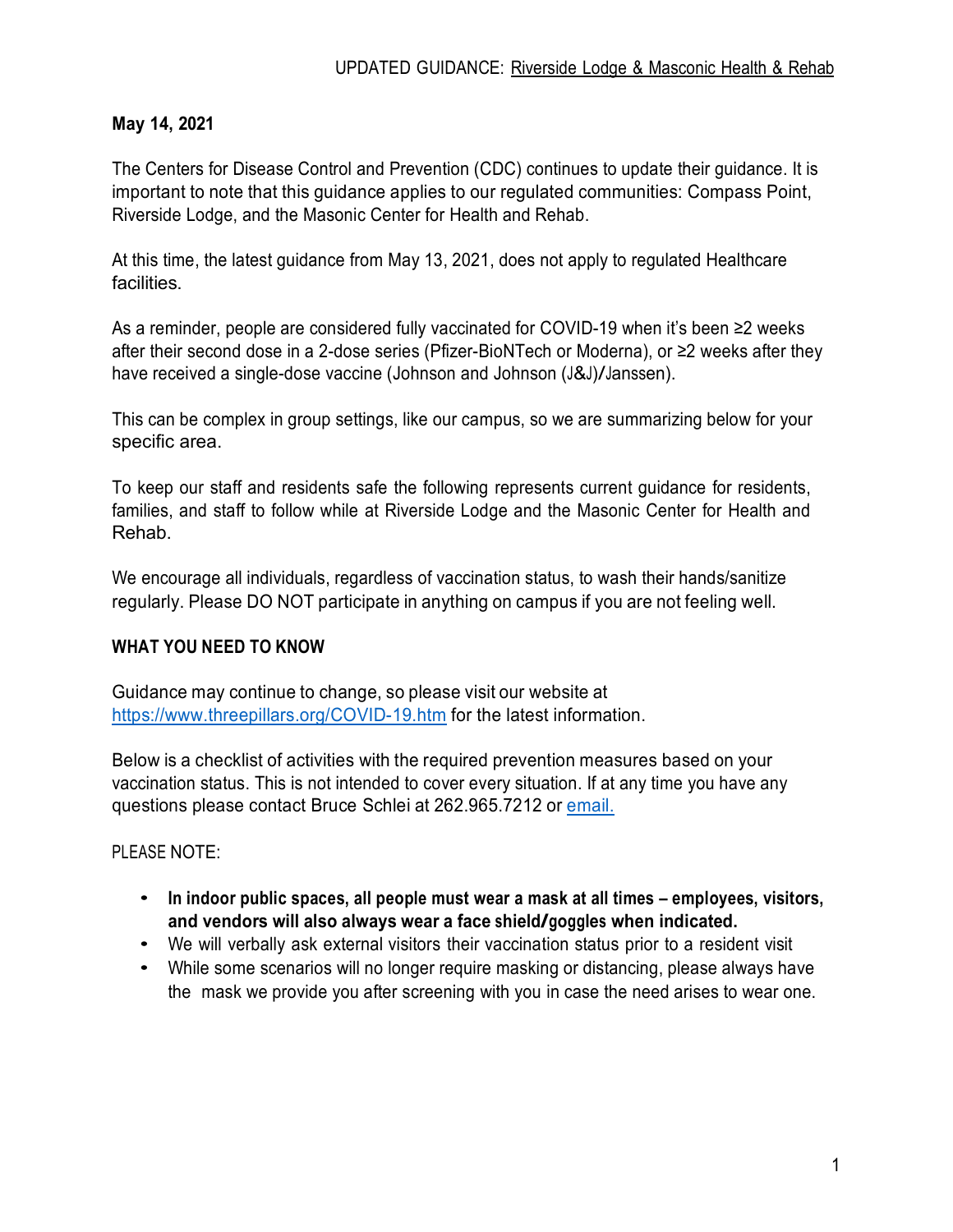# **DEFINITIONS**

= *No mask needed, no social distancing*, screen, sign up for visits, and practice good hand hygiene.

= *All participants wear a mask, social distance*, screen, sign up for visits, and practice good hand hygiene.

| <b>ONLY IF ALL</b><br><b>PARTICIPANTS</b><br><b>VACCINATED</b> | <b>VISITATION</b><br>All visitors must wear surgical mask and face<br>shield (when indicated) in indoor public<br>areas, regardless of vaccination status.                                                                 | UNVACCINATED/UNKNOWN<br><b>INCLUDING YOURSELF</b>                                       |
|----------------------------------------------------------------|----------------------------------------------------------------------------------------------------------------------------------------------------------------------------------------------------------------------------|-----------------------------------------------------------------------------------------|
|                                                                | Visit with other people indoors in a<br>private area.                                                                                                                                                                      |                                                                                         |
|                                                                |                                                                                                                                                                                                                            | *Vaccinated resident may<br>waive mask and distancing<br>requirement for private visit. |
|                                                                | Visit with other people outdoors.                                                                                                                                                                                          |                                                                                         |
|                                                                | Visit friends in other buildings in a<br>private area.<br>*Must mask while traveling in indoor<br>public areas. Residents and external<br>visitors must follow building guidelines,<br>including signing up and screening. |                                                                                         |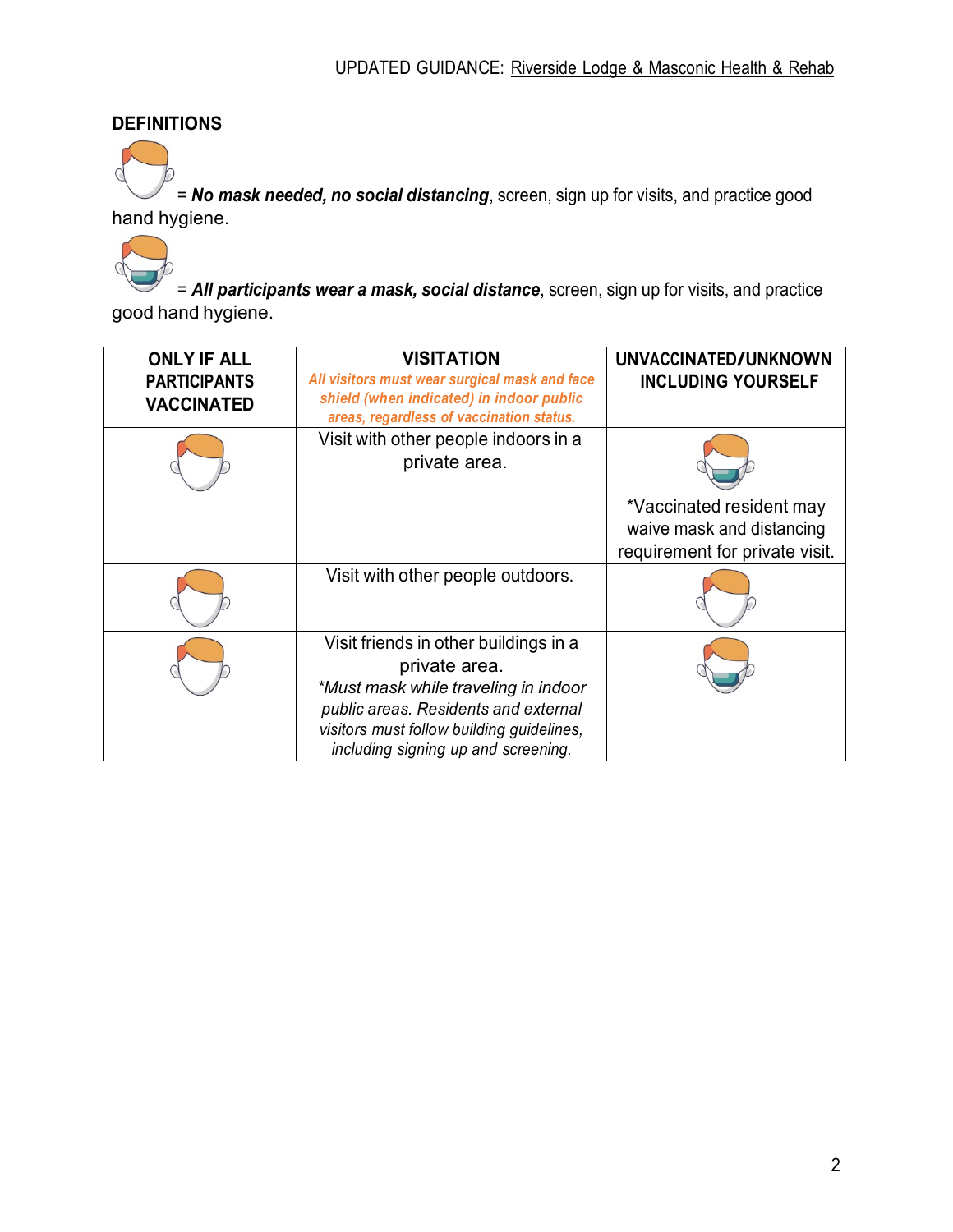| <b>ONLY IF ALL</b><br><b>PARTICIPANTS ARE</b><br><b>VACCINATED</b> | <b>OUTDOOR ACTIVITIES</b>                                                                                                                          | UNVACCINATED/UNKNOWN<br><b>INCLUDING YOURSELF</b> |
|--------------------------------------------------------------------|----------------------------------------------------------------------------------------------------------------------------------------------------|---------------------------------------------------|
|                                                                    | Walk, run, or bike, or visit outdoors<br>with others.                                                                                              |                                                   |
|                                                                    | Attend outdoor event on Three Pillars'<br>campus.                                                                                                  |                                                   |
|                                                                    | Participate in outdoor functions<br>across campus (in a building other<br>than your own).<br>*Must mask while traveling in indoor<br>public areas. |                                                   |
| <b>ONLY IF ALL</b><br><b>PARTICIPANTS ARE</b><br><b>VACCINATED</b> | <b>INDOOR ACTIVITIES   DINING</b>                                                                                                                  | UNVACCINATED/UNKNOWN<br><b>INCLUDING YOURSELF</b> |
|                                                                    | Go to Beauty Shop and/or Barber at<br>Three Pillars.                                                                                               |                                                   |
|                                                                    | Dine together in Three Pillars' dining<br>rooms.                                                                                                   |                                                   |
|                                                                    | Attend indoor events at Three Pillars.                                                                                                             |                                                   |
|                                                                    | Participate in functions across<br>campus. (In a building other than your<br>own).<br>*Must mask while traveling in indoor<br>public areas.        |                                                   |
|                                                                    | Attend worship.                                                                                                                                    |                                                   |
|                                                                    | Attend fitness classes.<br>*Wellness Connection remains closed<br>for now.                                                                         |                                                   |